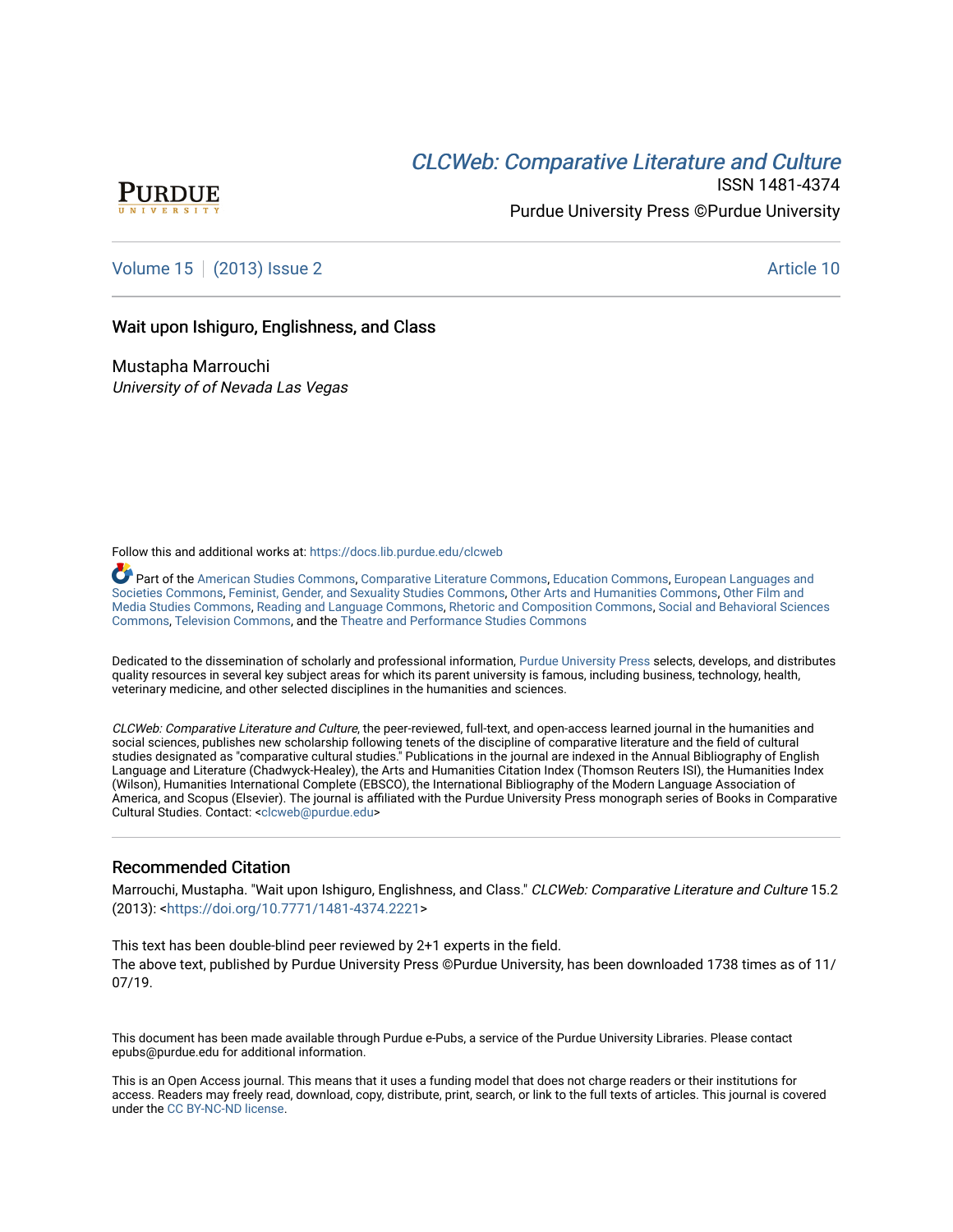### **PURDUE**  $\sqrt{\frac{x+1}{x}}$  UNIVERSITY PRESS <http://www.thepress.purdue.edu>

## CLCWeb: Comparative Literature and Culture



ISSN 1481-4374 <http://docs.lib.purdue.edu/clcweb> Purdue University Press ©Purdue University

CLCWeb: Comparative Literature and Culture, the peer-reviewed, full-text, and open-access learned journal in the humanities and social sciences, publishes new scholarship following tenets of the discipline of comparative literature and the field of cultural studies designated as "comparative cultural studies." In addition to the publication of articles, the journal publishes review articles of scholarly books and publishes research material in its Library Series. Publications in the journal are indexed in the Annual Bibliography of English Language and Literature (Chadwyck-Healey), the Arts and Humanities Citation Index (Thomson Reuters ISI), the Humanities Index (Wilson), Humanities International Complete (EBSCO), the International Bibliography of the Modern Language Association of America, and Scopus (Elsevier). The journal is affiliated with the Purdue University Press monograph series of Books in Comparative Cultural Studies. Contact: <clcweb@purdue.edu>

## Volume 15 Issue 2 (June 2013) Article 10 Mustapha Marrouchi,

"Wait upon Ishiguro, Englishness, and Class" <http://docs.lib.purdue.edu/clcweb/vol15/iss2/10>

Contents of CLCWeb: Comparative Literature and Culture 15.2 (2013) Thematic Issue Asian Culture(s) and Globalization Ed. I-Chun Wang and Li Guo <http://docs.lib.purdue.edu/clcweb/vol15/iss2/>

Abstract: In his article "Wait upon Ishiguro, Englishness, and Class" Mustapha Marrouchi analyzes Kazuo Ishiguro's novels with focus on the writer's interest in Japanese culture and his preoccupation with matters of class in England. Marrouchi analyzes Ishiguro's novels as located astride of East, West, and the in-between: his precise, exquisitely made stories are shadowed by absences and silences, balanced "between elegy and irony" (Rushdie) and this is so whether the speaker is the obsessive butler in The Remains of the Day or one of the demented heroes in The Unconsoled or When We Were Orphans or the Japanese, guilty or exiled, in Ishiguro's first two novels A Pale View of Hills and An Artist of the Floating World.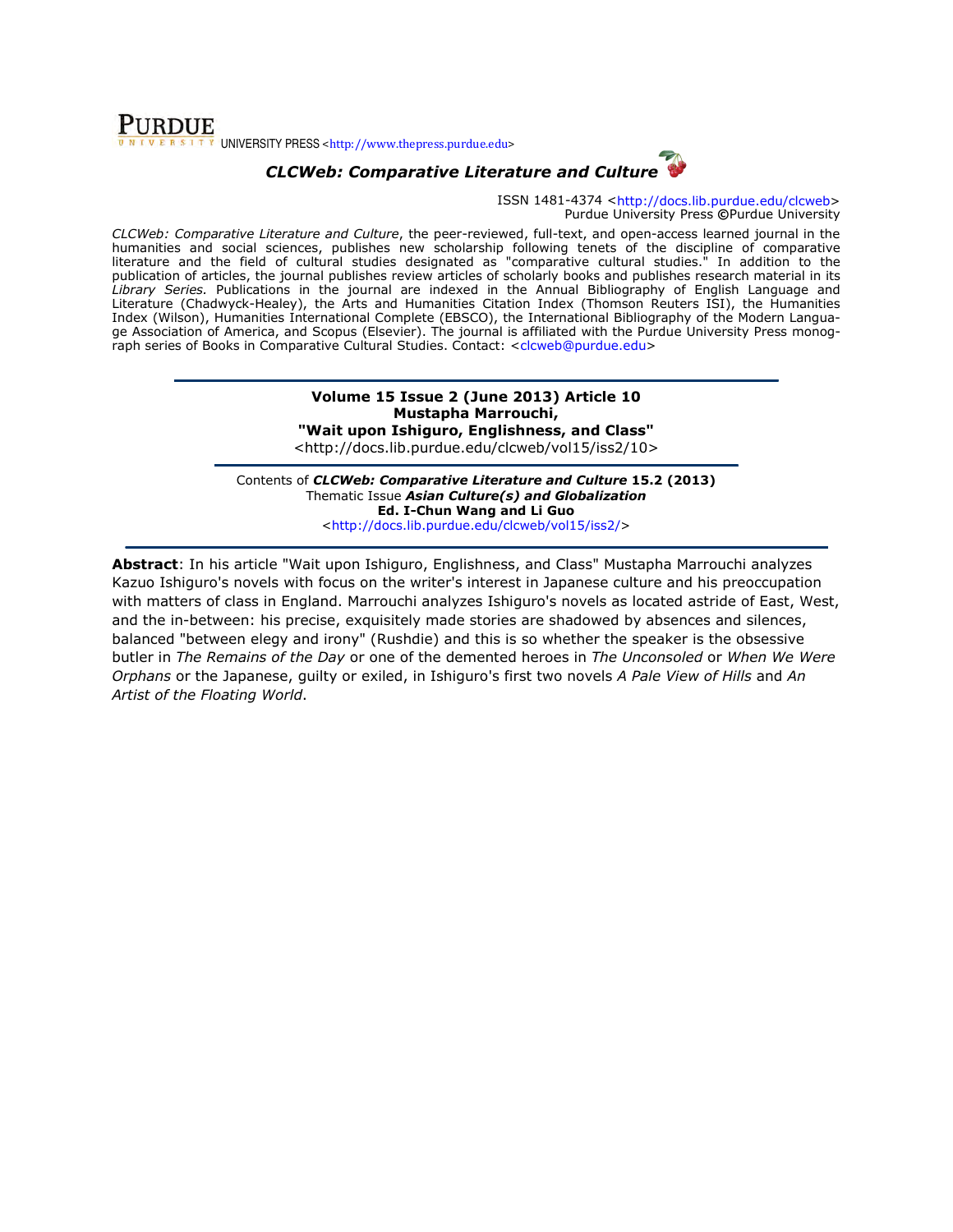#### Mustapha MARROUCHI

### Wait upon Ishiguro, Englishness, and Class

Western "writers have been visiting Japan since the 1860s, but for such a vast, thrilling and important country it has proven barren as a place of literary exile. Among those who made Japan their home, as well as their subject, there are to be found only few such as the Greek Irish Lafcadio Hearn, whose retellings of native ghost stories have made him more famous in Japanese translation than in English. The most interesting writing has been in sketches by those who have passed by and peered in without acquiring intimacy with the culture [of Japan]: Angela Carter's Nothing Sacred, an individual inspection, Anthony Thwaite's Letter from Tokyo, a collection of poetry, John Hersey's Hiroshima, a work of reportage" (Parry <http://www.lrb.co.uk/v28/n16/richard-lloydparry/smilingly-excluded>). In addition to Carter's, Thwaite's, and Hersey's texts Roland Barthes's L'Empire des signes (Empire of  $Signs$ ) is a good example. Other  $-$  in my opinion less sophisticated  $-$  texts include Jay McInerney's Ransom full of machismo and *japonaiserie* (Vincent Van Gogh's nineteenth-century notion about the influence of Japanese art and culture), Clive James's comedy *Brrm Brrm*, or Alan Booth's and Richard Gordon Smith's travel writings (on travel and Japan, see, e.g., Goebel; Kawakami; Suvin; on the problematics between the literatures of the East and the West, see, e.g., Aldridge; Moore and Moody).

Richard Lloyd Parry writes that "Japan has never attracted the attention of a Chatwin or a Naipaul, let alone fostered a Kipling in spite of a short visit there in 1889, a Somerset Maugham, a Hemingway, or a Paul Bowles. I posit that exceptions to the rule are David Mitchell's number9dream and The Thousand Autumns of Jacob de Zoet and Kazuo Ishiguro's A Pale View of Hills and An Artist of the Floating World … Densely hierarchical, structured by invisible networks of deference, obligation, and taboo, conventional Japanese society offers no formal place to the outside person: this alienation is so absolute that it is experienced as something close to liberation, a stimulus to observation and analysis" (<http://www.lrb.co.uk/v28/n16/richard-lloydparry/smilingly-excluded>). Barthes wrote that Japan afforded him a situation of writing, "one in which a certain disturbance of the person occurs, a subversion of earlier readings, a shock of meaning lacerated, extenuated to the point of its irreplaceable void" (4). Further, Parry suggests that it is hard to grasp how Tokyo, for example, with its "thirty million people; it is far and away the largest city that has ever existed. And yet to the Westerner with intellectual aspirations a small pond. The Catholic novelist Shusaku Endo compared Japan and the rest of Japan to a tropical swamp: when living flowers are transplanted from elsewhere they grow vigorously for a while, put out lurid blooms, but eventually wither in the strange minerals of the new soil. In 150 years, foreigners in Japan have produced important works of history, political science, anthropology and journalism, but no lasting work of literature"

(<http://www.lrb.co.uk/v28/n16/richard-lloydparry/smilingly-excluded>).

The two English-language novelists who have filtered Japanese characters into English successfully are Mitchell and Ishiguro, although neither has made a home in the country: Mitchell left Hiroshima for good in 2002 and Ishiguro, British in all but name, has not lived in Nagasaki since he was a toddler. In this article, I analyze Ishiguro's work whose novels are astride of East, West, and the in-between. It should not therefore come as a surprise that all of his novels are first-person narratives of people stranded in alien worlds, haunted by feelings they cannot quite put a name to: loneliness perhaps or maybe isolation and even dislocation. They are defined by the words and emotions they stifle, they have no sex, no violent action, almost no surface drama. For the most part the voices are quiet, civilized, formal and although a few of his novels are set in worlds he has not seen  $-$  for example Nagasaki in the 1940s — all have that same faintly autumnal air with characters looking back on vanished times and social order. Suffice it to add that all of Ishiguro's precise, exquisitely made stories are shadowed by absences and silences, balanced "between elegy and irony" (Rushdie 244). This is so whether the speaker is the obsessive butler in *The Remains of the Day* or one of the demented heroes in The Unconsoled or When We Were Orphans or the Japanese, guilty or exiled, of the first two novels, A Pale View of Hills and An Artist of the Floating World. Indeed, this way of speaking seems appropriate to Japanese conversation, to the talk of a society in which manners are always important, and in which they might sometimes take precedence over candor. The characters do a lot of deferring and apologizing and even when they are not expressly said to be bowing gently to one another you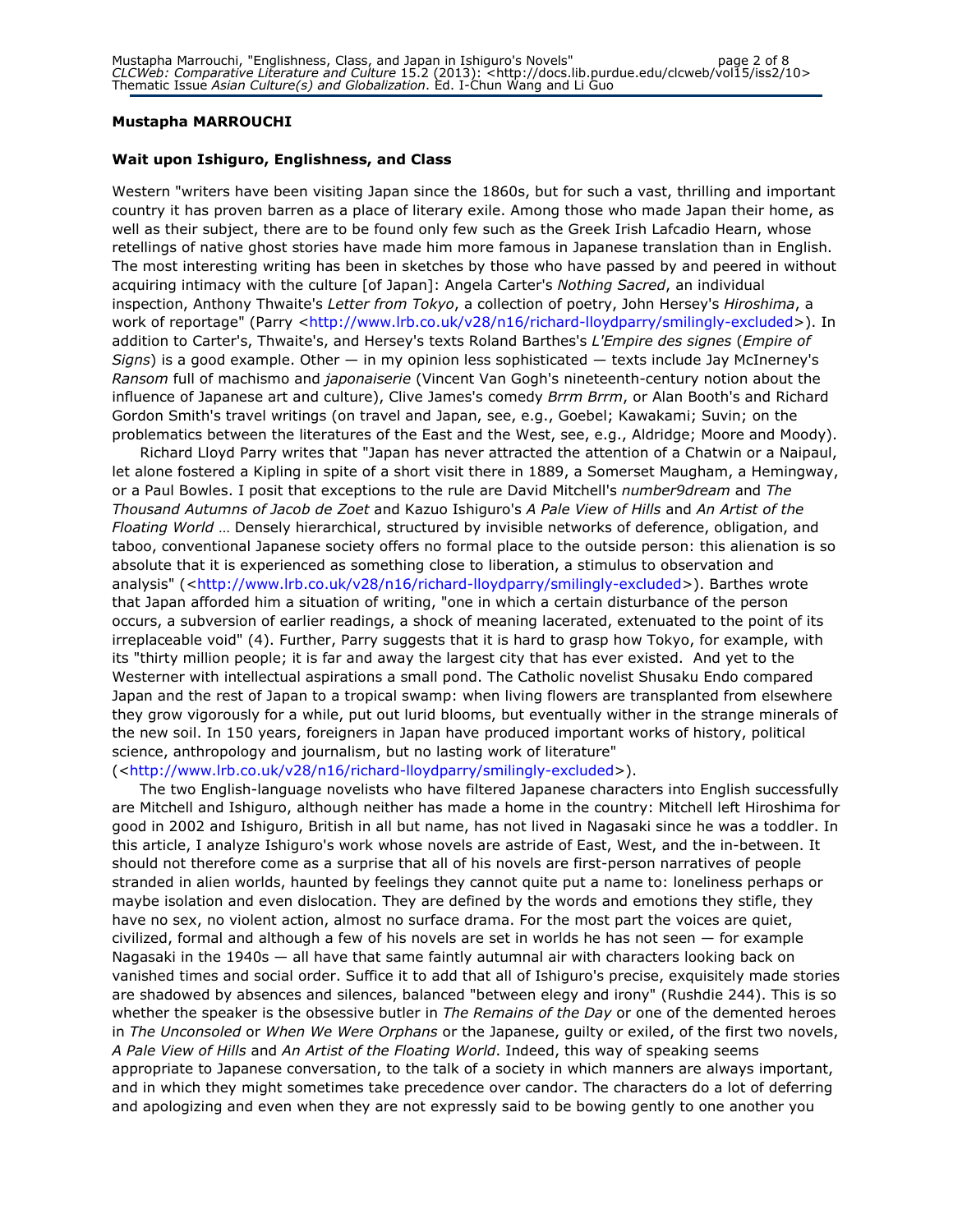can easily imagine they are.

One way to start writing a novel is to have a theory about what a novel is supposed to be for, like healing our wounds, holding a mirror up to the family, or engaging with the political issue of the day. If you know, as Milan Kundera knows, that your first duty as a novelist is to explore and explain hitherto unknown "existential problems," then, assuming you can dig up a hitherto unknown existential problem, you have a good start on your novel (29; on Kundera and the novel, see, e.g., Steinby). A theory of the novel like Kundera's gives us a guide to creating our characters, a sub-text for dialogue, a clothes line from which to suspend the narration of sex scenes and flashbacks. One does not need to stray too far beyond Kundera's internal and external focalizations of the novel as a cockpit of moods, orders, voices, characters, and settings to find a cogent explanation of the same theoretical knots given by Ishiguro: "A novel isn't some sort of sugared piece of nonfiction. Novels are about emotional manipulation" (Ishiguro qtd. in Iyer 45). True, insofar as we (readers) feel that Ishiguro is an unusually reader-sensitive writer and conscious of his responsibilities as a spokesperson  $-$  and an embodiment  $-$  of the increasingly multi-layered global village we all live in and are supposed to share together. Indeed, with his pauses and ellipses, his ability to tell stories about what people do not say, Ishiguro most resembles is Harold Pinter (who was so much taken with The Remains of the Day that he bought the film rights). Pinter had confidence in the language he used to articulate them, where Ishiguro, coming after Pinter, is prey to a further fear, the suspicion that the currency of common language is devalued and thus no longer adequate to meet the case of his distress. What emerges is an impression of great singleness of purpose. This is not a paradox in Ishiguro, this is messiness: "There is something in my makeup … something in my past perhaps there is some wound or something — that's never going to heal, that I can just caress at least. And I can only get to that wound by writing" (Ishiguro qtd. in Shaffer 112). This wound is of course the after-image of what Jacques Derrida called the violence of the letter (183) and in Ishiguro it can be located in what Edward W. Said called the "placeless place" with its catalogue of disaffected, dislocated, and oddly deformed objects (16). In this sense, Ishiguro's work is the presentation of identity as unable to identify with itself, but nevertheless grappling with the notion (perhaps only the ghost) of identity itself. Thus is displacement figured and plotted in the narrative he creates.

The inner tendency of Ishiguro's drive to tell by some other way of telling and to merge the separate elements of the world in the unity of the novel is an undoing of occupation in the mind of the writer. For Ishiguro, the important thing is not to assess the argument proffered, but always to identify the party to which the proponent belongs: not to ask, "is it true?" but "is it on the right side?" In a similar vein, from which mysterious perennial he draws his endless energy to argue for journeying over stillness, we are not sure. What is, however, certain is how alive and sensitive is his narrative to the selfishness of our hope and at times despair that one day he (and perhaps we) will be able to step across the line without going through one wall or another. Much the same is true of the following set of questions: how are we to interpret his way of telling, which has a somber grandeur with a vertebral thesis running from beginning to end? Is it at all possible to undertake the dissolution into evasive mystery of the most courageously elegant of all the "cultural amphibians" living today? Are social appearances essentially fraudulent? And finally, what are we to make of the home that never was and is not Ishiguro "doubly Other: caught between two facing mirrors that no one bothers to look into," except himself? "There is another lucky side effect for . . . [writers like Ishiguro]: personal alienation, the inescapable sense of being different from everyone else, is cancelled out, or at least rendered invisible, by the larger, universal alienation of being" a transplanted artist. At his most optimistic, he takes pride in his outsideness" (Parry http://www.lrb.co.uk/v28/n16/richardlloydparry/smilingly-excluded): "undisturbed by vagaries, I can regard what I think of as eternal" (When We Were 34). The Ishiguro who appears before us  $-$  although he is already fully formed in his froideurs suggests another reason for one's intention (and method) to deconstruct his works, for one would dearly like to know if there has ever been a time when his narrow-eyed distrust of worldly conventions and what many of us would embrace as conventional pleasures— is not in place.

The wonder of reading Ishiguro's novels lies in the precision he brings to bear on the narrative. This is not a matter of accuracy of outline or detail. Like a Rembrandt's drawing of a child learning to walk, surrounded by women where the lines are freighted with an astonishing weight of meaning, so are Ishiguro's novels: they lead to instant comprehension and as one grasps what the minimal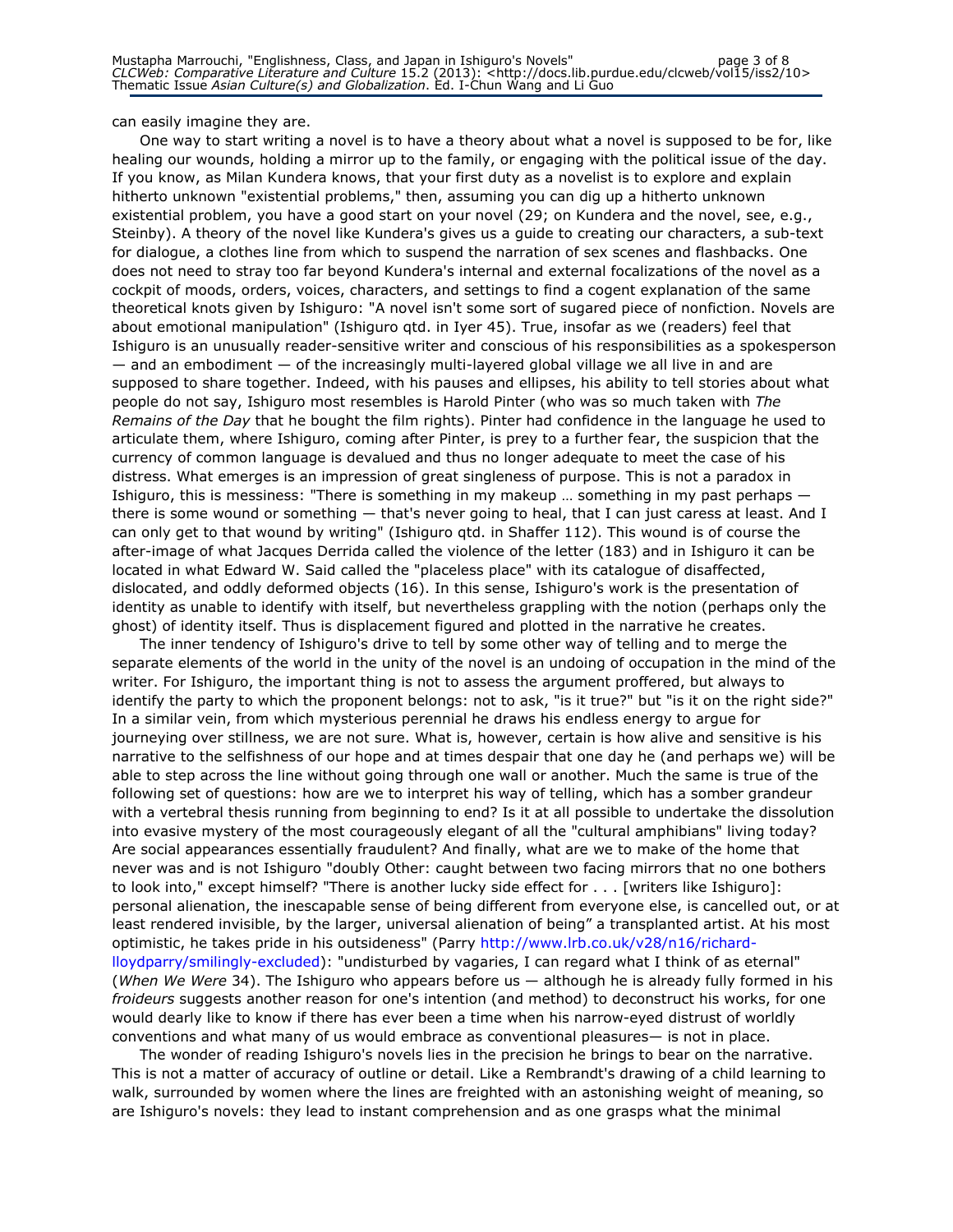elements stand for things one does not know confirm what the story is meant to convey. Immediacy of this kind is much harder to achieve in writing than in drawing and/or painting. Yet, in Ishiguro's novels the gap between the mark and the imagination becomes so narrow that it is like sharing the moment of seeing and/or telling. The narrative, like the painting, say, Woman Bathing in a Stream by Rembrandt, is more like a translation of that moment (see Schwartz). The physical presence of the character in the text, like the picture in the painting, the pleasure one takes in it as an object, the solidity of the figure, the elaboration of emotions and feelings: all these offer a different kind of experience, an experience that combines the immediacy of observation with the relaxed, painterly and/or writerly intimacy of the characters in the novels or family portraits. The irony in all of this is that Ishiguro is one of the "happy few," as opposed to the hapless many, writers, who represents emotional and at times bodily functions seriously, but not humorously because he wants to take on the whole spectrum of human behavior. He does not turn his eye away from disgust or sickness either. His appetite for showing things as they are led him to create faithful servants and devoted civil servants to a cause, dangerous though it may be (think of the nazi sympathizer, Lord Darlington in The Remains of the Day and the case will be clear enough). In these transgressive portraits, like Rembrandt's contravening etchings of naked women with flabby breasts and sagging bellies, of people pissing and making love, Ishiguro refuses to acknowledge borders set by taste. Notions of what is tasteful and how a character should look, think, and feel not only make people unhappy with their own appearances, minds, and bodies when they fail to match an ideal, but persuade them to pretend things not as they are and follow fashions which — while they compliment some emotions — must be stretched unappealingly over others.

Stevens, the aging and obsessively punctilious butler in The Remains of the Day would never be so vulgar as to price anyone's shoes, but much of his earlier life was spent discreetly in the presence of substantial men exchanging views at a time of momentous events between the two world wars. In the service of the late Lord Darlington, at Darlington Hall, the great house to which Stevens is still attached as "part of the package," the butler sacrifices a whole life for the sake of waiting upon his lord (The Remains 242). Service, indeed, has been Stevens's quiding principle through a long professional career and his dry reserve and matter-of-fact tone are threatened by a troubling perception: perhaps his devotion to Lord Darlington, later disgraced for having tried to appease the nazis, was misplaced. Near the end of the novel when he briefly weeps for his wasted life, the pathos is shattering. This preoccupation with deceptive surfaces and false pretenses is in turn closely related to one of the most distinctive features of Ishiguro's style: his fondness for cold diction and relative indifference to metaphor. Nowhere is this more obvious than in the portrait he draws of Stevens: what distinguishes Stevens from other butlers is that he has thought much about "dignity" as a quality to be striven for by men whose lives are devoted to their employers. Now, in the summer of 1956, generously released for a time to go on holiday while his current employer is away in the U.S., Stevens looks back to his pre-war experience at Darlington Hall. Lord Darlington felt that "fair play had not been done at Versailles and that it was immoral to go on punishing a nation for a war that was now over" and from 1924 on he set himself the task of organizing an "unofficial" international conference at the hall (75). Stevens recalls with pride his own preparations for this great event: summoning the house staff for a preliminary pep-talk, he tells them that "history could well be made under this roof" (77). But gradually it emerges through the impassive formality of Stevens's reminiscences that the course of his employer's life was a troubled one. Idealism led to appeasement, to sympathy with the nazis and even to anti-Semitism. Lord Darlington was in disgrace, during and after the war and his reputation became notorious. Yet Stevens still sees him as "a gentleman of great moral stature" (126). This sounds simple, but the ambiguity is fiendish enough to keep the hounds confused. What we have here is not uncommon: the early progress of an intensely clever, emotionally febrile figure whose worries are further chafed by his dismay at seeing how directionless that progress feels. What lit the flame and never ceased to fuel it was Steven's relationship with Lord Darlington but also his (romantic) attachment to Miss Kenton. What we get, in other words, is the first hint of those engulfing shifts to which both his practical life and his consciousness would be subject in the coming years. What we glimpse here is how Ishiguro communicates life, death, betrayal, love, sadness, loyalty, and even hope with extraordinary delicate skill steering not only Stevens but also his other characters through his solemnities, deceptions, and self-deceptions treading with frozen dignity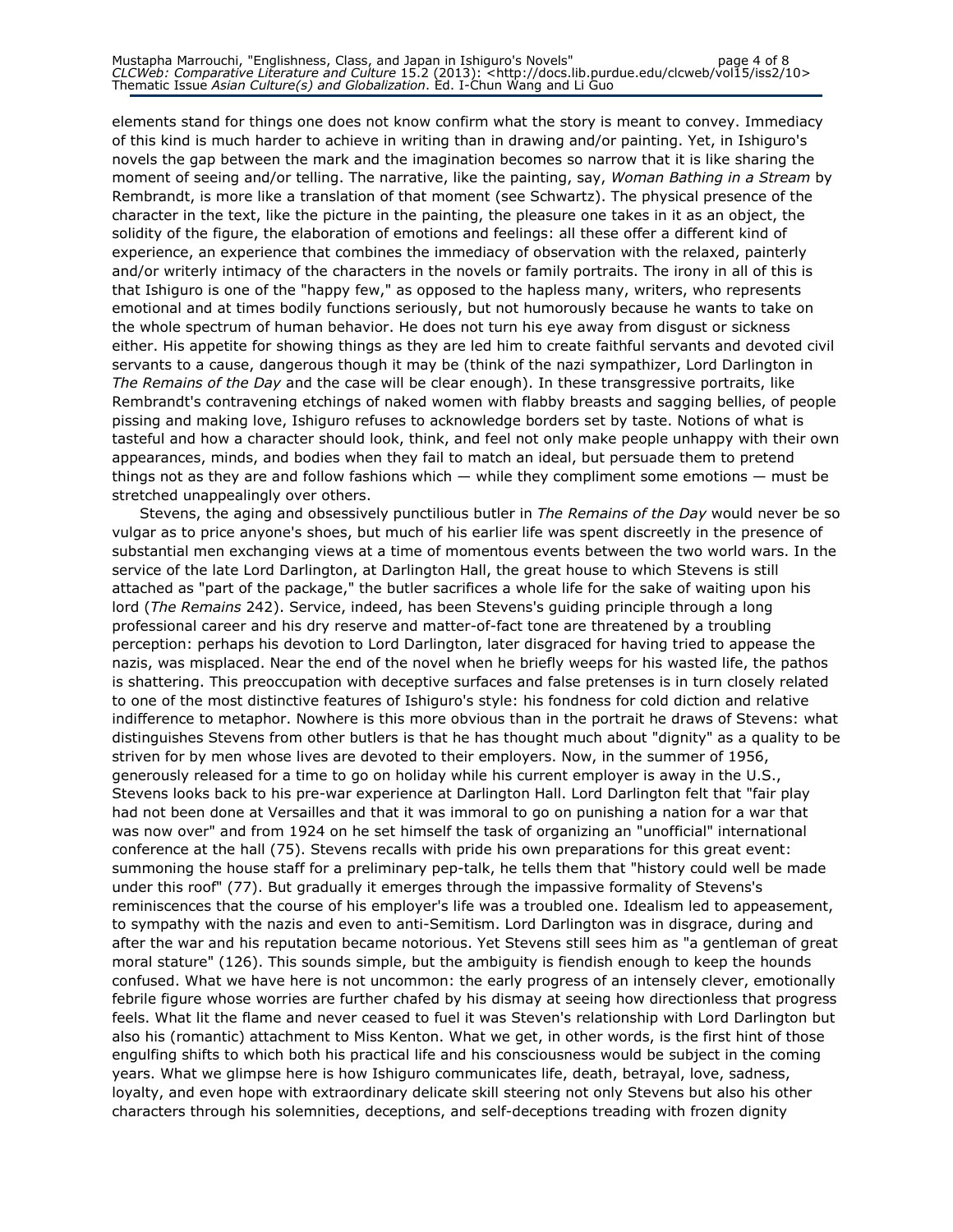through the corridors of power.

The earlier novels, A Pale View of Hills and An Artist of the Floating World, were wholly or almost wholly set in Japan. In an interview Ishiguro said that he begins by writing his scenes mainly in dialogue and then looks for a landscape in which to place them (Ishiguro qtd. in Veyret 56). He has also insisted that he does not really write about Japan and/or England but about an "imaginary homeland" (Rushdie) he has invented and that merely bears a resemblance to both his birthplace and adopted home. The second point is a little disingenuous, I think, a ploy by which Ishiguro detaches himself from Western Japanophiles who would like to relate him to such twentieth-century Japanese novelists as Natsume Soseki, Junichiro Tanizaki, and Yasunari Kawabata: there are distinct Japanese characteristics in Ishiguro's work however much he may disclaim them (see Sim 34-36). But the choice of a loyal servant as his English narrator Stevens has meant that Ishiguro can use indirectness, obliquity, and indeed the troubling pressures of obligation and indebtedness in a way that is clearly congenial to him and in an English context. In a sense, Stevens becomes an English version of that classic Japanese figure, the ronin, the masterless retainer who is still tied by firm bands to the master: "Nothing could be less accurate than to suggest that I regret my association with such a gentleman. Indeed, you will appreciate that to have served his lordship at Darlington Hall during those years was to come as close to the hub of this world's wheel as one such as I could ever have dreamt. I gave thirty-five years' service to Lord Darlington; one would surely not be unjustified in claiming that during those years, one was, in the truest terms, "attached to a distinguished household … In looking back over my career thus far, my chief satisfaction derives from what I achieved during those years, and I am today nothing but proud and grateful to have been given such a privilege" (126).

The stiff formality of Stevens's style, tortuous with evasive speech, circumlocutory negatives, and grave protestations, obsessive with obsequiousness and quick to register any slur against whatever may have "dignity" or be "distinguished" is an elaborate contrivance. It is a dense hedge against the realization that he has devoted much of his life to something unworthy, something false, something which had evil consequences. The novel is also a brilliant tour de force of the fictional modes from which it at first seems to descend. Death, change, pain, devilry, the time-hollowed bonds between master and servant, and the codes by which both live are no longer dependable absolutes, but sources of ruinous deceptions: "You can't have dignity if you're a slave," the butler is informed in a Devon cottage, a reminder perhaps to us all of our true relationship to power (123). It is another version of Ono, the artist of An Artist of the Floating World, who misjudged his loyalties in pre-war Japan and who finds that history will not forgive him. Ono, without really knowing it, allowed himself to be used while Stevens, on the other hand, was seduced into reverence for Lord Darlington and permitted himself to be blind to the direction in which history was going. From this follows the desire to change things, to rewrite history from the bottom up and so Stevens spends his holiday, long after these events, driving westward toward Miss Kenton, the house-keeper with whom he shared (but also did not share) these experiences in the hope that she may come back into his life. In his rigid, inhibited fashion, he believes she may redeem the past, but when at last they meet again, her words "provoke a certain degree of sorrow" in him: "after all, there's no turning back the clock now. One can't be forever dwelling on what might have been" (239). It is in this sense that The Remains of the Day is a strange, sad, endearing novel, touched with comedy, as well as pathos. Unlike T.S. Eliot's Prufrock in The Waste Land, Ishiguro's is a memorable portrait of futility. His fascination with elders  $-$  the middle-aged Japanese woman, the prickly old Japanese painter, the aging English butler who are the narrators and subjects of his first three novels — his aesthetic with suggestiveness and his very mention of "dignity" indicate that he absorbed more of Japan than he is willing to admit.

One can see the point, then, of a perfect piece of ventriloquism. As the wandering butler speaks, he unwittingly exposes injustice, folly, even treachery not seen as such at the heart of the English upper class in the pre-World War II world he admires. Some of the success of the novel must be owing to the humor arising from the disparity between the butler's language and the conditions of which, by its very nature, it gives a falsified report. That he is traveling, ineptly, in his employer's grand car is in itself emblematic of his situation in life. Subtle although undoubtedly it is, this is the easiest of the novels as its popular success testifies. Almost as if to reject the rewards of such a success, Ishiguro wrote The Unconsoled next, a baffling narrative about bafflement. In one sense, it is an "outrageous game … announcing fidelity to novelistic conventions in order to violate them"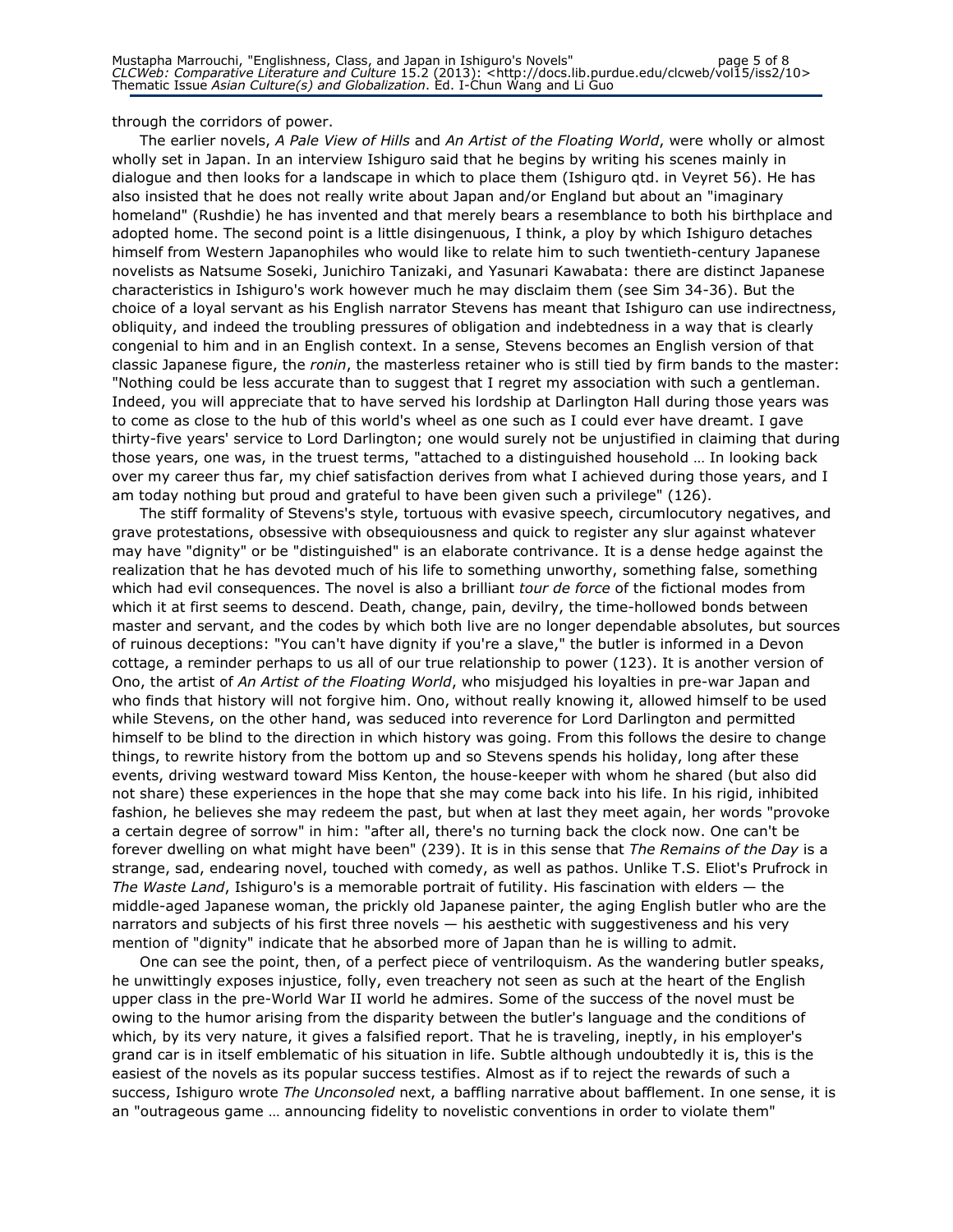(Kermode <http://www.lrb.co.uk/v27/n08/frank-kermode/outrageous-game>). I follow Frank Kermode's argument that Ryder, the storyteller, speaks so sincerely, humbly, and clearly in the first person so that we hear his voice inside ourselves: this inspires trust. Slowly and patiently, we are led to join a preeminent pianist and world-renowned artist, in a Central European town for a performance date during his world tour. He stays in a hotel in which Frederick the Great is believed to have stayed, schmoozes with intellectuals at the Hungarian Café in Old Town and so on until the novel promises to become a tour of old-world charm with a modern aesthete for guiding light. But then we realize that the exaggerated characters, mistakes in arranging rendezvous, and discords in the adulation of Ryder are moving the story in another direction where by then it is too late to establish distance from the protagonist. We feel his anxiety when demands upon his time prove outrageous and his dread when his polite decorum with strangers is unequal to their demands for intimacy. We suffer with him when he plummets into a universe where the natural edges of time and place warp and collapse, events he treats as normal. We want to help him as he struggles to perform his much-heralded concerts and fumbles through chance encounters with family members, but we cannot nor can we make sense of Ishiguro's fiction about the perplexing fate of artists by calling the novel an allegory. It is unclear whether it was the Kafkaesque humor stemming from Ishiguro's attention to incongruous detail or the novel's anti-climactic ending that led to the unnerving, mystifying experience.

Like various tracks, streets, and corridors in the story, the tale seems endless and the characters are clearly just characters in a novel. Yet they not only speak in character, but in doing so impede the progress of the main story and defy and delay important undertakings of the central figure and narrator Ryder. It is a *mise-en-abîme* of the first order: Ryder is a man with an intolerable and ever increasing burden of responsibility who never gets anything done, who gets lost pretty well every time he steps outdoors, who cannot find out where he is supposed to be or when, or how to get there. He is a scrupulous man who misses appointments by hours, a weary man who is awakened as soon as he falls asleep. A woman he encounters accidentally turns out to be his wife and the boy with her, who has a problem with adults, is his son. He bumps, unsurprised, into old friends. Arriving at his hotel, he meets a porter devoted to the establishment who insists that despite his age he must carry three suitcases: "You see, sir, as you can imagine, in a town of this sort, there are many hotels. This means that many people in this town have at some point or other tried their hand at portering. Many people here seem to think they can simply put on a uniform and then that will be tit, they'll be able to do the job. It's a delusion that's been particularly nurtured in this town. Call it a local myth, if you will" (Unconsoled 5).

The terse, choppy language the porter adopts bears little resemblance to the style of Ishiguro's other novels, although both contrast the shortcomings of telling from downstairs as opposed to telling for upstairs. Wandering in the margins of the narrative that is not about him, the porter is visible only as an anachronistic appendage to his master (in this case a visitor) and as a function of traditional narrative form. Yet his persistence signals more than the absence of the "ordinary people" he is taken to represent. His argument offers a new and distinctive approach to the literary analysis of class, while it also bodies forth a revisionist counter-politics to the realist tradition from Homer to Virginia Woolf (see Robbins). In the end, the porter turns out to be, or turns into, Ryder's father-in-law. The manager of the hotel is a great talker, but of little use: he has a son already a virtuoso pianist but refuses to admit it. Like everybody else he demands favors of Ryder and these add to the already impossible burdens he carries. He is a great pianist who must give a recital, although he cannot find a piano on which to prepare his performance. He also must save the city which has somehow fallen into a state of crisis. He is expecting his aged parents to arrive by horse-driven coach, and, when he happens to think of them, is anxious about their welfare.

Everyone in the city seems to have an informed interest in modern music, though the names of the composers they mention are unknown to the world outside. Ryder is acknowledged to be a great man as well as a world-class musician, but despite his magical acquaintance with their most private thoughts he can accomplish nothing with these people or in this place. He is what Samuel Beckett might call "a bum" of the kind one encounters (Molloy comes to mind) and who has few possessions, little will, less appetite, and almost no interest in the world (see Begam 103). Everything is either next door or impossibly far away. His hotel room turns out to be one he has occupied before. At one point he leaves the little boy, Boris, in a café and rushes off on some quest. After giving an obscure but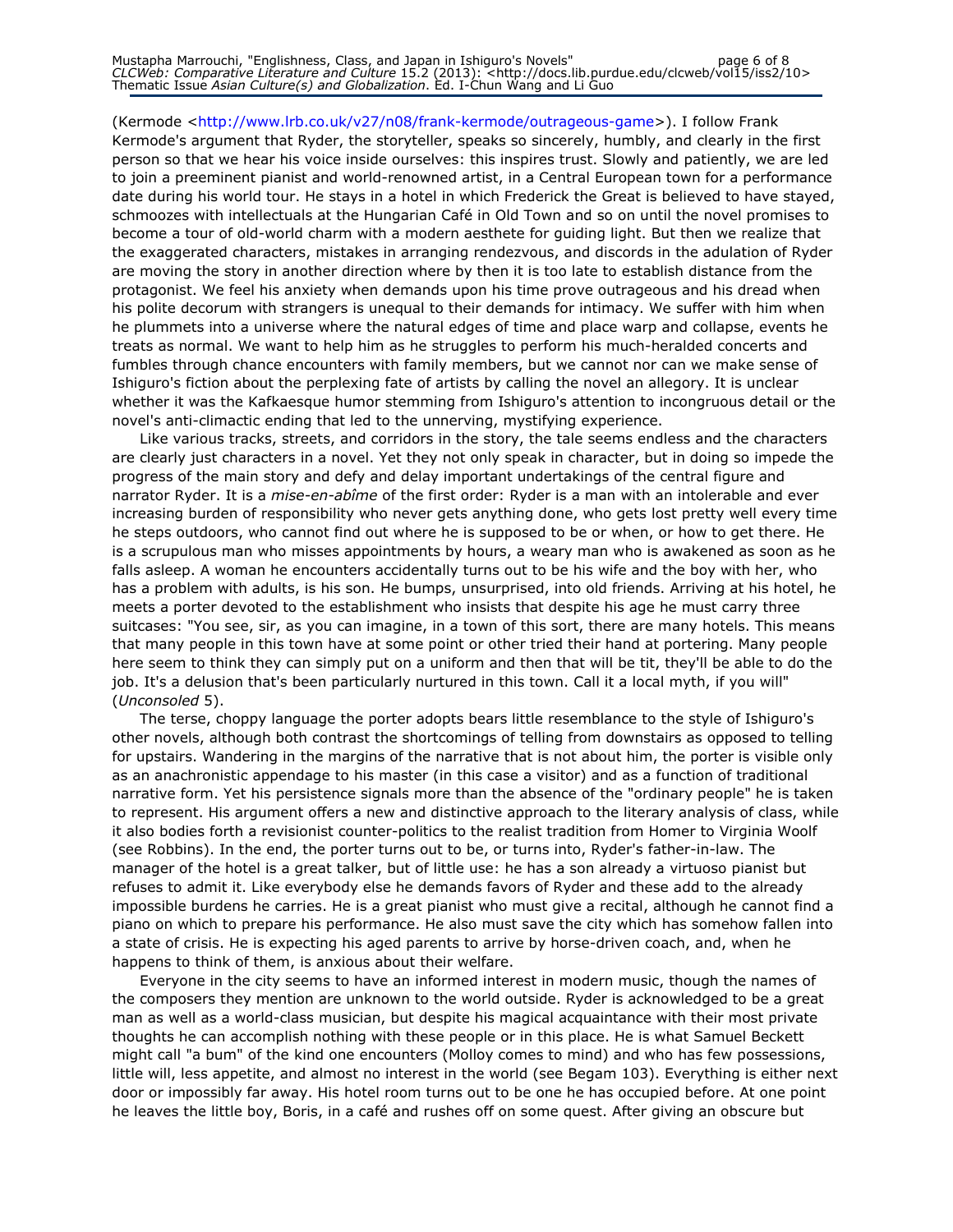passionate speech about modern music he remembers that the café in which he has delivered this address is next door to the one where he left the forgotten boy and who now leads him on a bizarre search for his mother's apartment. Left in a hut containing an upright piano, Ryder hears from nearby the sound of the conductor Brodsky digging a grave for his favorite cat. At last Ryder makes the impossibility impeded, belated journey to the concert hall and is almost there when he finds his way blocked by an impassable wall. His response to this setback is to go to the Hungarian café frequented by hotel porters. He undertakes to defend their cause in his important, city-saving speech. Then he dances with them, then he sleeps. In a truly remarkable scene illustrating the comic possibilities of this kind of writing he comes once more upon the conductor Brodsky, who has been knocked over by a car. A passing surgeon, wishing to help, laments his lack of equipment, but Ryder opens a car boot and finds him a hacksaw, with which he amputates the old man's leg. The operation has surprisingly little effect on the conductor's health and he makes his way to the concert hall. As it turns out, he had a wooden leg and that is what the surgeon has cut off. Lacking it, Brodsky has some difficulty on the podium, but supports himself by using a folding ironing-board as a crutch.

Ryder's tale is an artist's nightmare, the threat of contingency, and of a world in which he must achieve great things but, as things are, things that are beyond his competence: "I see this novel as a sort of super-novel in which a failed novelist … urgently aware of his responsibilities yet lost, failing, is betrayed by the trivialities that interfere with his overwhelming need to remake the world, in this case by the treacherous means of writing a novel. I have not succeeded in explaining that this is indeed a great novel" (Kermode <http://www.lrb.co.uk/v27/n08/frank-kermode/outrageous-game>). And yet, if you manage to sidestep the drenching emotions that plague Ryder and prevent him from doing anything redemptive, there is something exactly right about The Unconsoled: it traces much the same emotional arc as its predecessor, a buttoned-up narrator hero goes through several days of experiences and memories that finally reduce him to tears in The Remains of the Day. This time, however, readers may find themselves crying a good deal earlier not out of sympathy, but frustration. Unlike in The Remains of the Day the events in The Unconsoled seem to occur outside the space-time continuum and they grow more preposterous. Still, one of the merits of the narrative is its optimistic call to ignore novels where inaction looms large and replace them with a functionalist re-description of the human mind and its various potentialities. The Unconsoled is composed and ought to be read not through the lens of its international reception, but in terms of its own commitment to an essentially hybrid — as opposed to residual — project of cultural reformation.

It is a paradox, perhaps, that in order to read Ishiguro's novels, one must resort to the politics of difference as it plays out in everyday life and work. Refusing both the spectacular and speculation, Ishiguro narrates in a no-nonsense tone in which the familiar ruses of boudoir culture have been administered. The key point is of course the anti-spectacular matter-of-factness of his constantly mobile and restless characters. To my mind, the novel that best captures what Susan Sontag termed the "mental leap to figure out what artistic form means" (78) readers seem to look for an experience — like in Never Let Me Go — where we are given a little more information than we need, but in general the detail is illuminating. Never Let Me Go is different from Ishiguro's other novels in one respect: it does have a first-person narrative, but the narrative abandons the formality of the previous speakers in favor of a familiar, chatty style right for the character of a young woman of the place and date specified, namely 1990s England. Whatever the virtues of this authorial decision, the texture of the writing becomes altogether less interesting and this may be a reason why the novel seems to be, although only by the standards Ishiguro has set himself, a failure. Or is it? Here is a passage: "What with one thing and another, I didn't get a chance to talk to Tommy for the next few days. Then one lunch time I spotted him on the edge of the South Playing Field practicing his football. … I went over and sat down on the grass behind him, putting my back against a fence post. This couldn't have been long after that time I'd shown him Patricia C's calendar and he'd marched off, because I remember we weren't sure how we stood with each other" (34). The story, slightly science-fictional, but set in the recent past, is told by a thirty-one year old woman looking back to the time between the present and her adolescence. Everything is arranged expertly as it always is in Ishiguro, but its "dear diary" prose surely reduces one's interest and at times his fondness for the genre leads to a certain monotony.

Ishiguro has long maintained that any novel worth the name is an ironic (in the sense of "uncertain") inquiry into the nuance and complexity of life, overthrowing tired wisdom, showing up